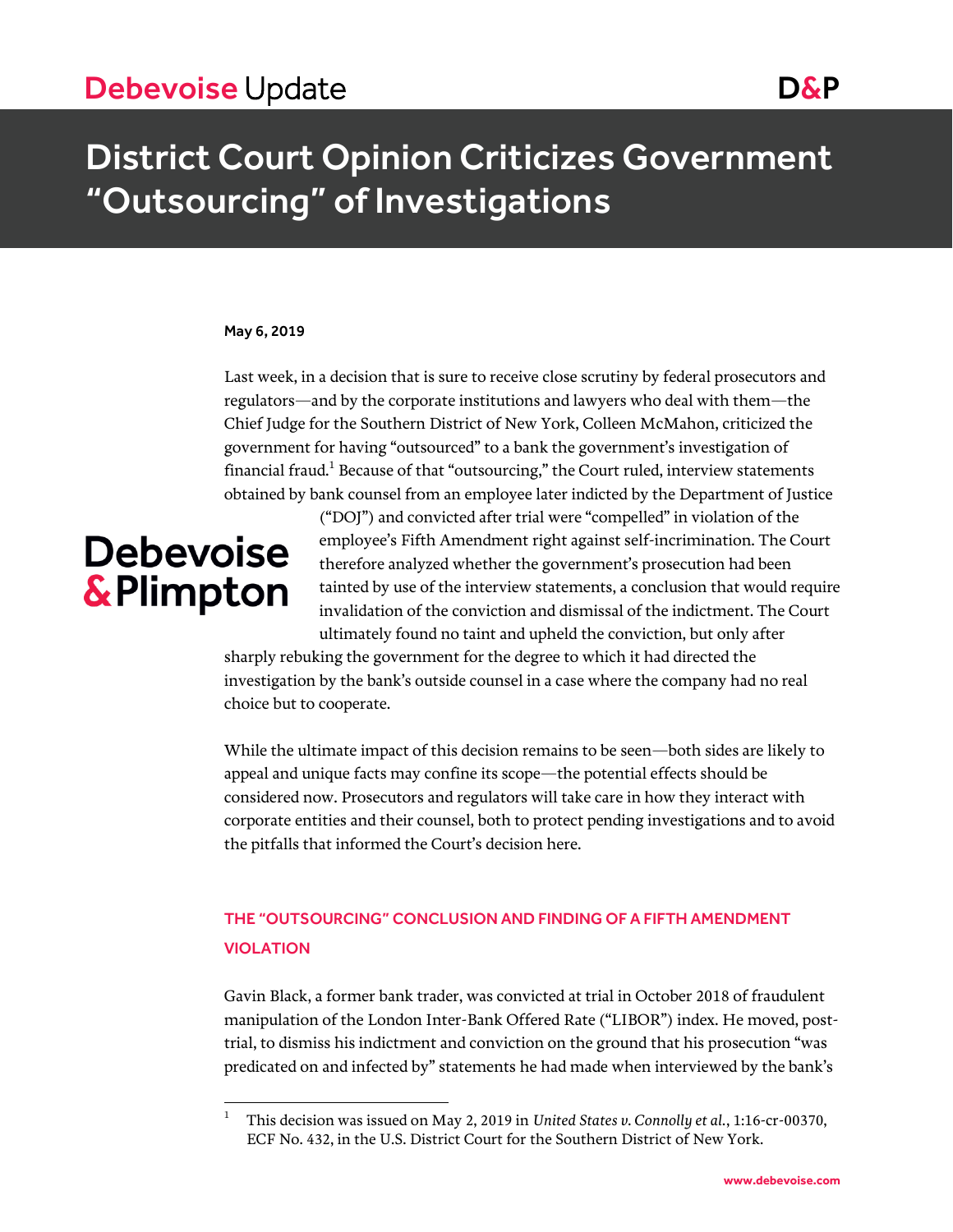# **Debevoise** & Plimpton

outside counsel during its investigation. Black argued that he made the statements under threat of termination because the bank would have fired him had he declined to be interviewed by company counsel. He further argued that the bank's counsel effectively was acting as an agent of the government at the time of his interviews, and therefore his statements were "compelled" in violation of his Fifth Amendment right against self-incrimination.

In advancing this argument, Black invoked *Garrity v. New Jersey*, 385 U.S. 493 (1967), holding that when a public employer obtains statements from its employees under threat of termination, such statements are considered involuntary, and their use for criminal prosecution violates the Fifth Amendment. Courts have extended the *Garrity* rule to private employers whose conduct is "fairly attributable to the government."

The Court readily found that Black had been compelled "upon pain of losing his job" to sit for multiple interviews with the bank's outside counsel. Thus, the key question under *Garrity*, the Court said, was whether the bank's internal investigation (and specifically the investigative steps it took with respect to Black) could be fairly attributed to the government. The Court answered that question in the affirmative—finding that the bank's investigation "was neither voluntary nor internal to" the bank, but rather had been outsourced and directed by the government, such that the bank's interviews of Black were "Government-engineered." Accordingly, the Court concluded that Black's interview statements had indeed been compelled in violation of the Fifth Amendment.

In reaching this conclusion, the Court itself underscored that "[t]his was no ordinary 'outside' investigation." The Court emphasized four key factors:

- The Commodity Futures Trading Commission (the "CFTC") had sent the bank an aggressively worded letter near the start of the investigation, stating the agency's expectation that the bank would, through external counsel, conduct an investigation and report the results to the CFTC on an ongoing basis. The Court deemed the CFTC's letter a demand, not a request, citing the testimony of the bank's outside counsel that there was nothing "voluntary" about the investigation following the CFTC's letter.
- After opening its criminal investigation, DOJ attorneys waited more than three years before interviewing the bank's employees; instead, DOJ monitored the bank's counsel's interviews and waited for the bank to submit a "white paper" summarizing the bank's findings before taking affirmative investigative steps of its own.
- The government gave "considerable direction" to bank counsel over a multi-year period on what to do, when to do it, and how to do it. For example, the government directed what "immediate" investigative actions bank counsel should take; directed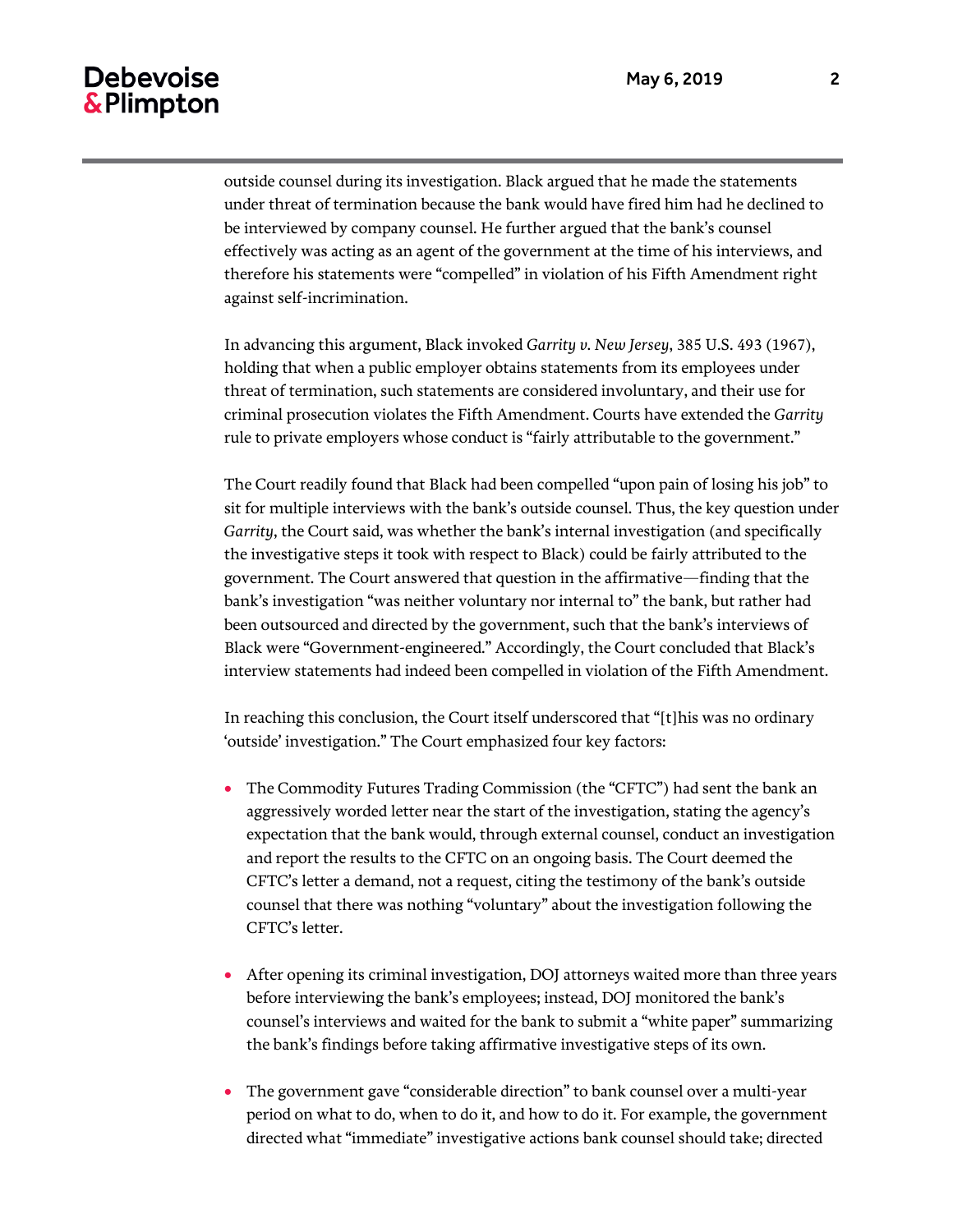## Debevoise & Plimpton

that certain employees, including Black, be re-interviewed by bank counsel "before Thanksgiving"; instructed outside counsel to approach a particular interview "as if he were a prosecutor"; and created an environment of government control such that the bank asked permission before interviewing Black ("*its own employee*," emphasis in the opinion).

 The government and bank counsel engaged in "some 230 phone calls" and "30 inperson meetings" during which the bank provided real-time updates and the government raised additional requests (what the Court described as "marching orders").

Taken together, the Court concluded that, rather than conduct its own substantive parallel investigation to the bank's internal investigation, the government had "outsourced the important developmental stage of its investigation to [the bank] … and then built its own 'investigation' into specific employees, such as Gavin Black, on a very firm foundation constructed for it by the Bank and its lawyers."

In so holding, the Court acknowledged that the bank possessed and vindicated entirely legitimate, private interests and responsibilities by cooperating with the government "to the uttermost." Indeed, the bank's extensive cooperation earned it praise from the government and benefits for how the bank's own criminal exposure was resolved. Still, the Court found that the close nexus between the government and the bank in this particular investigation carried constitutional implications for the defendant's right against self-incrimination.

#### DENIAL OF RELIEF UNDER KASTIGAR, FINDING NO "TAINT"

Having found a Fifth Amendment violation, the Court turned to Black's claim for relief under *United States v. Kastigar*, 406 U.S. 441 (1972), assessing whether the government's criminal prosecution of Black had been tainted by use of Black's improperly compelled interview statements. The Court denied the motion, finding no taint and also denying Black's request for an evidentiary hearing on that issue. In essence, the Court determined that none of the evidence presented to the grand jury or later to the trial jury had derived, directly or indirectly, from Black's interview statements (which the government did not seek to introduce at trial). Furthermore, even if the government had relied on Black's interview statements to gain an understanding of the LIBOR process and develop investigative leads, the Court found such "tangential uses" too insubstantial to taint the government's case.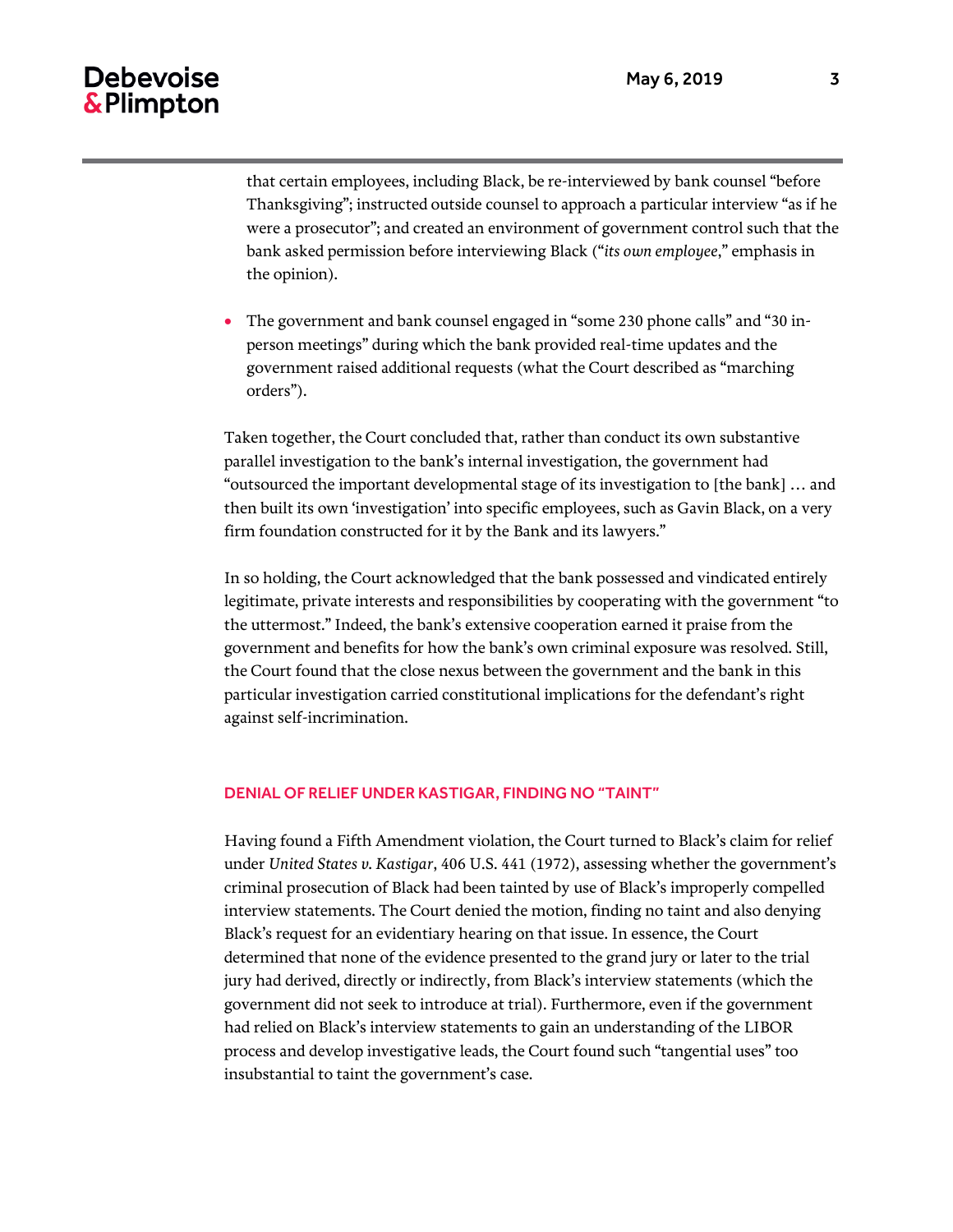#### IMPLICATIONS FOR GOVERNMENT INVESTIGATIONS

Judge McMahon's ruling is a rare decision, in a high-profile case, to wrestle with concepts of "voluntariness" and "coercion" in the context of a criminal investigation where the government exerted existential pressure on a bank. The most important aspect of the decision is its analysis of the point at which government engagement with corporate counsel risks converting an internal investigation into a state one.

It is too soon to tell the long-term impact of this opinion, for a few reasons. First, the decision is likely to be challenged on appeal and poses substantial issues relating to *Garrity* and *Kastigar* that could lead to reversal in either direction. Second, even if the Court's decision is affirmed on appeal, the specific facts and Judge McMahon's assessment of the record before her may distinguish it from other cases. Not only was the level of the government's involvement in directing the bank's investigation unusually high, but the Court also appears to have been skeptical of the particular prosecution team.

For now, the decision is likely to have some immediate effects:

- In coming months, and until any appellate challenges have been resolved, expect prosecutors and regulators to be more careful in how they approach interactions with company counsel during investigations, to avoid accusations or findings that heavy-handed government direction converted company investigative counsel into state actors. Also expect prosecutors and regulators to keep notes of their communications with company counsel, to rebut such allegations. Relatedly, prosecutors and regulators may be less transparent about their views of the evidence, expectations of counsel, and independent investigative efforts.
- Expect prosecutors to be less willing to hold off for long periods of time on conducting interviews of company employees, even if companies request the opportunity to complete their interviews or internal investigation first.
- The Court's decision should not impact the validity of company policies that strictly require employees to cooperate with company investigations when asked to do so. That said, companies may wish to consider memorializing contemporaneously the company's private, independent reasons for undertaking internal investigations and conducting employee interviews.

\* \* \*

Please do not hesitate to contact us with any questions.